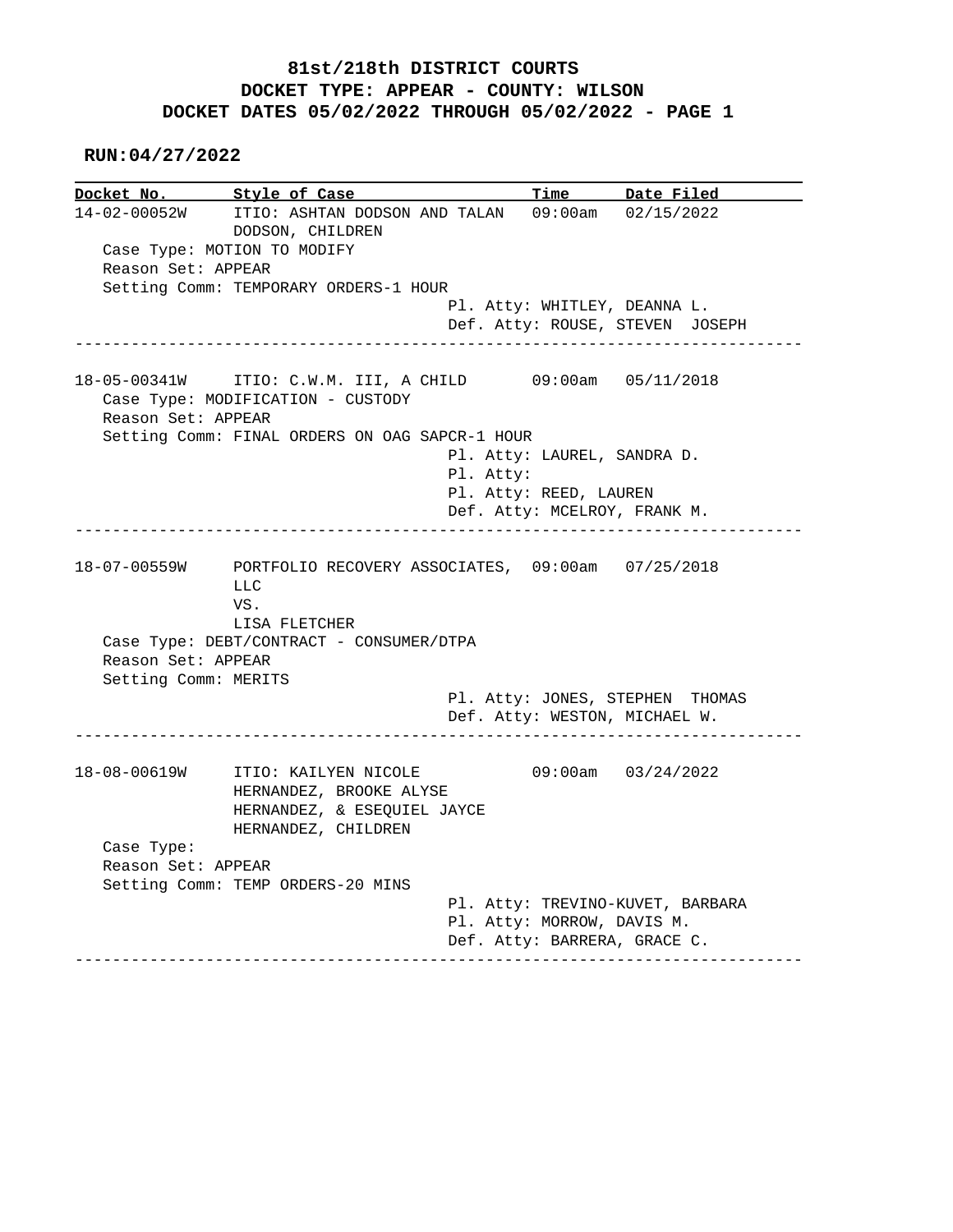## **81st/218th DISTRICT COURTS DOCKET TYPE: APPEAR - COUNTY: WILSON DOCKET DATES 05/02/2022 THROUGH 05/02/2022 - PAGE 2**

 **RUN:04/27/2022**

|                        | Docket No. Style of Case                                                                        |            |                            | Time Date Filed                                                |
|------------------------|-------------------------------------------------------------------------------------------------|------------|----------------------------|----------------------------------------------------------------|
|                        | 19-01-00071W BRENDA DE LA TORRE AND OSCAR<br>DE LA TORRE                                        |            |                            | 09:00am 01/30/2019                                             |
|                        | VS.<br>LINDA BLEVINS AND EARL CRADOCT                                                           |            |                            |                                                                |
|                        | Case Type: DEBT/CONTRACT - CONSUMER/DTPA                                                        |            |                            |                                                                |
| Reason Set: APPEAR     |                                                                                                 |            |                            |                                                                |
|                        | Setting Comm: MT PSJ-20/30 MINS                                                                 |            |                            |                                                                |
|                        |                                                                                                 |            |                            | Pl. Atty: WEBER, CHRISTOPHER J.<br>Def. Atty: ROWELL, TRENT C. |
|                        | 21-05-00338W PALLIDA, LLC SUCCESSOR IN THE 09:00am 05/13/2021<br>INTEREST OF PHARIA, LLC<br>VS. |            |                            |                                                                |
|                        | ANDREW B. FREEMAN<br>Case Type: ALL OTHER CIVIL CASES                                           |            |                            |                                                                |
| Reason Set: APPEAR     |                                                                                                 |            |                            |                                                                |
|                        | Setting Comm: MT TO REVIVE JUDGMENT-30 MINS                                                     |            |                            |                                                                |
|                        |                                                                                                 |            |                            | Pl. Atty: KENNON, CHARLES L.                                   |
|                        |                                                                                                 | Def. Atty: |                            |                                                                |
|                        |                                                                                                 |            |                            |                                                                |
|                        |                                                                                                 |            |                            |                                                                |
|                        | 21-07-00476W IN RE: THE ESTATE OF JAMES 09:00am 07/14/2021<br>MILLS, JR., DECEASED              |            |                            |                                                                |
| Case Type: OTHER CIVIL |                                                                                                 |            |                            |                                                                |
| Reason Set: APPEAR     |                                                                                                 |            |                            |                                                                |
|                        | Setting Comm: FINAL TRIAL ON MERITS-2 HRS                                                       |            |                            | Pl. Atty: RODRIGUEZ, SYLVIA ANNA                               |
|                        |                                                                                                 |            |                            | Def. Atty: CALDWELL, THOMAS                                    |
|                        | 21-08-00543W ADULT NAME CHANGE                                                                  |            |                            | 09:00am 08/11/2021                                             |
|                        | COLTON ROBERT O'STEEN                                                                           |            |                            |                                                                |
| Case Type: NAME CHANGE |                                                                                                 |            |                            |                                                                |
| Reason Set: APPEAR     |                                                                                                 |            |                            |                                                                |
|                        | Setting Comm: PROVE UP-10 MINS                                                                  |            |                            |                                                                |
|                        |                                                                                                 | Def. Atty: | Pl. Atty: CALDWELL, THOMAS |                                                                |
|                        |                                                                                                 |            |                            |                                                                |
|                        | IN THE MATTER OF THE MARRIAGE<br>OF JENNIFER LYNN SORDAHL AND                                   |            |                            | $09:00$ am $10/13/2021$                                        |
| 21-10-00662W           | STEVEN LEE SORDAHL<br>Case Type: DIVORCE W/CHILDREN                                             |            |                            |                                                                |
| Reason Set: APPEAR     |                                                                                                 |            |                            |                                                                |
|                        | Setting Comm: FINAL DIV HRG                                                                     |            |                            | Pl. Atty: PRO SE - SORDAHL, JENNIFER L                         |